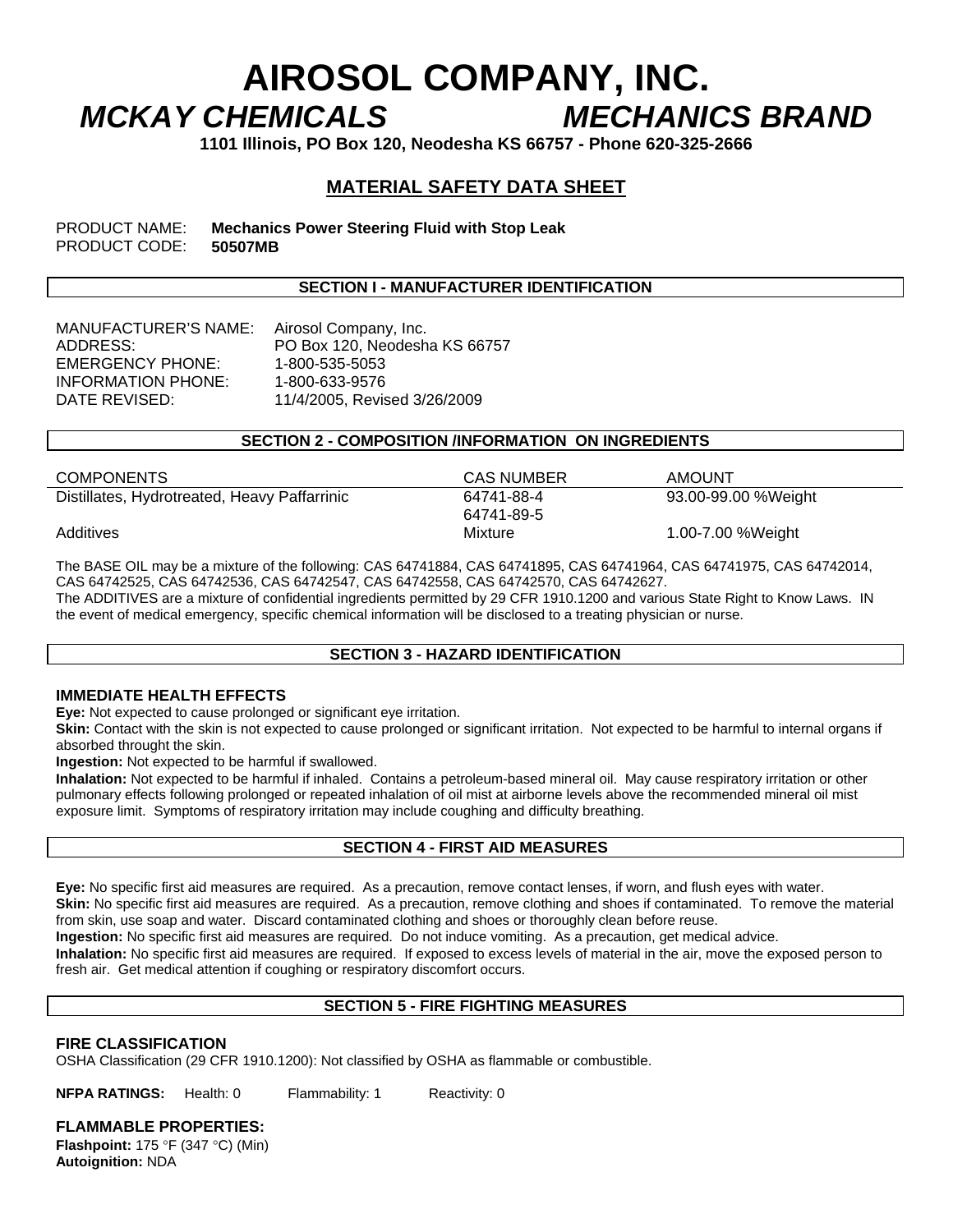| I PRODUCT NAME: | <b>Mechanics Power Steering Fluid with Stop Leak</b> |
|-----------------|------------------------------------------------------|
| I PRODUCT CODE: | 50507MB                                              |

# **SECTION 5 - FIRE FIGHTING MEASURES (CONTINUED)**

#### **EXTINGUISHING MEDIA:**

Use water fog, foam, dry chemical or carbon dioxide (CO2) to exstinguish flames.

### **PROTECTION OF FIRE FIGHTERS:**

**Fire Fighting Instructions:** This material will burn although it is not easily ignited. For fires involving this material, do not enter any enclosed or confined fire space without proper protective equipment, including self-contained breathing apparatus. **Combustion Products:** Highly dependent on combustion conditions. A complex mixture of airborne solids, liquids, and gases including carbon monoxide, carbon dioxide, and unidentified organic compounds will be evolved when this material undergoes combustion. Combustion may form oxides of: Sulfut, Phosphorus.

## **SECTION 6 - ACCIDENTAL RELEASE INFORMATION**

**Protective Measures:** Eliminate all sources of ignition in vicinity of spilled material.

**Spill Management:** Stop the source of the release if you can do it without risk. Contain release to prevent further contamination of soil, surface water or groundwater. Clean up spill as soon as possible, observing precautions in Exposure Controls/Personal Protection. Use appropriate techniques such as applying non-combustible absorbent materials or pumping. Where feasible and appropriate, remove contaminated soil. Place contaminated materials in disposable containers and dispose of in a manner consistent with applicable regulations.

**Reporting:** Report spills to local authorities and/or the U.S. Coast Guard's National Response Center at (800) 424-8802 as appropriate or required.

## **SECTION 7 – HANDLING AND STORAGE**

**Precautionary Measures:** DO NOT USE IN HIGH PRESSURE SYSTEMS in the vicinity of flames, sparks and hot surfaces. Use only in well ventilated areas. Keep container closed. Keep out of reach of children

**General Handling Information:** Avoid Contaminating soil or releasing this material into sewage and drainage systems and bodies of water.

**Static Hazard:** Electrostatic charge may accumulate and create a hazardous condition when handling this material. To minimize this hazard, bonding and grounding may be necessary but may not, by themselves, be sufficient. Review all operations which have the potential of generating an accumulation of electrostaic charge and/or a flammable atmosphere (including tank and container filling, splash filling, tank cleaning, sampling, gauging, switch loading, filtering, mixing, agitation, and vacuum truck operations) and use appropriate mitigating procedures. For more information, refer to OSHA Standard 29 CFR 1910.106, 'Flammable and Combustible Liquids', National Fire Protection Association (NFPA 77, 'Recommended Practice or Static Electricity', and/or the American Petroleum Institute (API) Recommended Practice 2003, 'Protection Against Ignitions Arising Out of Static, Lightning, and Stray Currents'. **Container Warnings:** Container is not designed to contain pressure. Do not use pressure to empty container or it may rupture with explosive force. Empty containers retain product residue (solid, liquid, and/or vapor) and can be dangerous. Do not pressurize, cut, weld, braze, solder, drill, grind, or expose such containers to heat, flame, sparks, static electricity, or other sources of ignition. The may explode and cause injury or death. Empty containers should be completely drained, properly closed, and promptly returned to a drum reconditioner or disposed of properly.

## **SECTION 8 - EXPOSURE CONTROL/PERSONAL PROTECTIVE EQUIPMENT**

#### **GENERAL CONSIDERATIONS:**

Consider the potential hazards of this material (see Section III), applicable exposure limits, job activities, and other substances in the work place when designing engineering controls and selecting personal protective equipment. If engineering controls or work practices are not adequate to prevent exposure to harmful levels of this material, the personal protective equipment listed below is recommended. The user should read and understand all instructions and limitations supplied with the equipment since protection is usually provided for a limited time or under certain circumstances.

Special Note: Do not use in breathing air apparatus or medical equipment.

#### **ENGINEERING CONTROLS:**

Use in a well-ventilated area.

#### **PERSONAL PROTECTIVE EQUIPMENT:**

**Eye/Face Protection:** No special eye protection is normally required. Where splashing is possible, wear safety glasses with side shields as a good safety practice.

Skin Protection: No special protective clothing is normally required. Where splashing is possible, select protective clothing depending on operations conducted, physical requirements and other substances in the workplace. Suggested materials for protective gloves include: 4H (PE/EVAL), Nitrile Rubber, Silver Shield, Viton.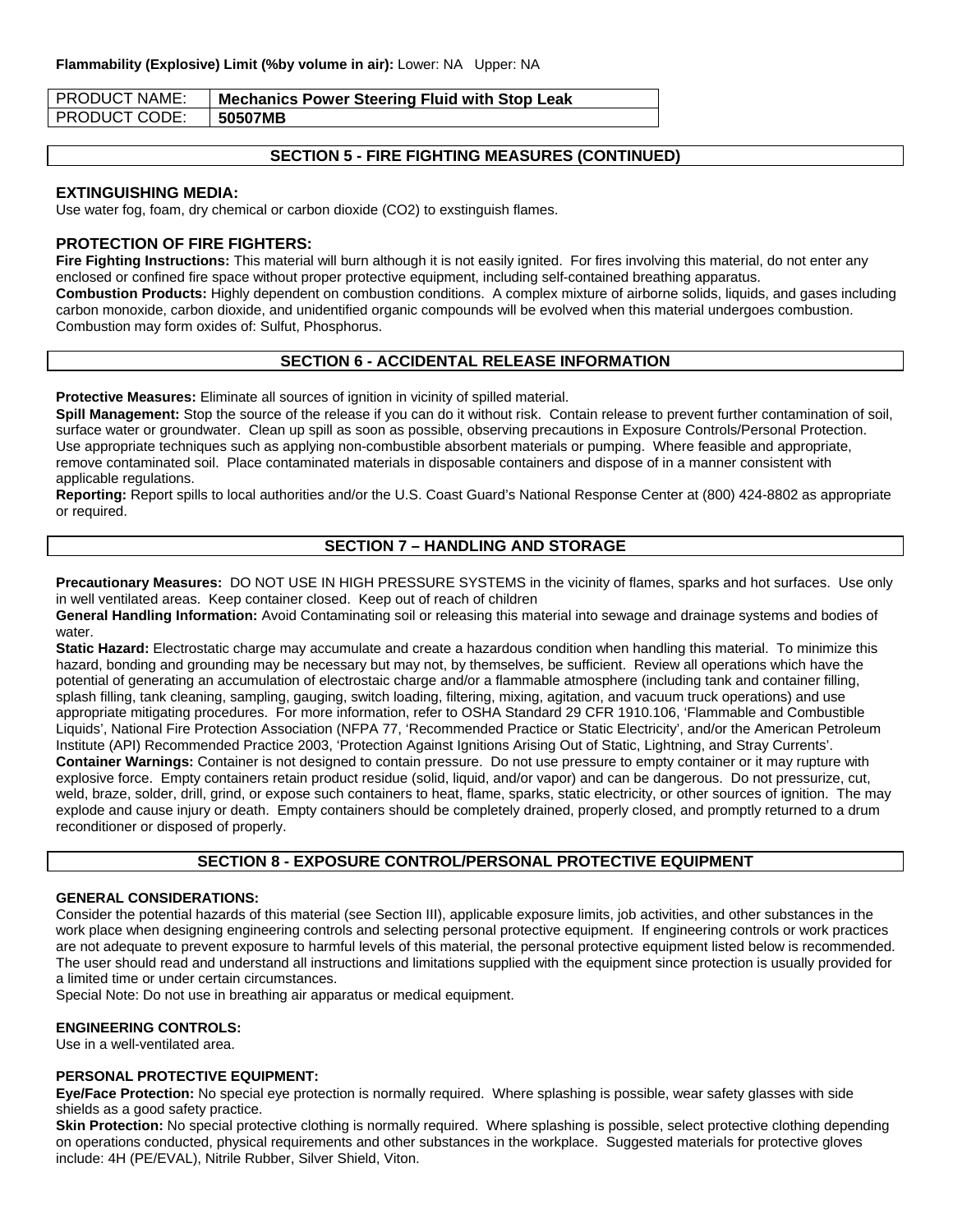| <b>PRODUCT NAME:</b> | <b>Mechanics Power Steering Fluid with Stop Leak</b> |
|----------------------|------------------------------------------------------|
| <b>PRODUCT CODE:</b> | 50507MB                                              |

# **SECTION 8 - EXPOSURE CONTROL/PERSONAL PROTECTIVE EQUIPMENT (CONTINUED)**

#### **Respiratory Protection:** No respiratory protection is normally required.

If user operations generate an oil mist, determine if airborne concentrations are below occupational exposure limit for mineral oil mist. If not, wear an approved respirator that provides adequate protection from measured concentrations of this material. For air-purifying respirators use a particulate cartridge. Use a positive pressure air-supplying respirator in circumstances where air-purifying respirators may not provide adequate protection.

#### **Occupational Exposure Limits:**

| Component                            | Agency                   | <b>TWA</b> | <b>STEL</b> | <b>Ceiling</b> | <b>Notation</b> |
|--------------------------------------|--------------------------|------------|-------------|----------------|-----------------|
| Highly refined mineral oil (C15-C50) | <b>ACGIH</b>             | 5ma/m3     | l0ma/m3     |                |                 |
| Highly refined mineral oil (C15-C50) | DEI<br><b>OSHA</b><br>ᄂᄂ | 5ma/m3     |             |                |                 |

## **SECTION 9 - PHYSICAL AND CHEMICAL PROPERTIES**

Attention: the data below are typical values and do not constitute a specification. **Appearance and Odor:** Red oily liquid. **PH:** NA Vapor Pressure: < 0.01 mmHg @ 100 °F **Vapor Density (Air=1):** >1 **Boiling Point:** 600 °F (315 C)(Min) **Solubility:** Soluble in hydrocarbons; insoluble in water **Freezing Point:** NA **Melting Point:** NA **Specific Gravity:** 0.85 @ 15.6 °C/15.6 °C **Viscosity:** 34.1 cSt @ 40 °C (104 °F)

# **SECTION 10 - STABILITY AND REACTIVITY**

**Chemical Stability:** This material is considered stable under normal ambient and anticipated storage and handling conditions of temperature and pressure.

**Incompatibility with Other Materials:** May react with strong oxidizing agents, such as chlorates, nitrates, and peroxides, etc. **Hazardous Decomposition Products:** Hydrogen Sulfide (Temperatures >149 °F (65 °C)) **Hazardous Polymerization:** Hazardous polymerization will not occur.

## **SECTION 11 – TOXILOGICAL INFORMATION**

#### **IMMEDIATE HEALTH EFFECTS:**

**Eye Irritation:** The eye irritation hazard is based on evaluation of data similar for materials of product components. **Skin Irritation:** The skin irritation hazard is based on evaluation of data for similar materials of product components. **Skin Sensitization:** No product toxicology data available.

**Acute Dermal Toxicity:** The acute dermal toxicity hazard is based on evaluation of data similar materials or product components. **Acute Oral Toxicity:** The acute oral toxicity hazard is based on evaluation of data similar materials or product components. **Acute Inhalation Toxicity:** The acute inhalation toxicity hazard is based on evaluation of data similar materials or product components.

## **ADDITIONAL TOXICOLOGY INFORMATION:**

This product contains petroleum base oils which may be refined by various processes including severe solvent extraction, severe hydrocracking, or severe hydrotreating. None of the oils requires a cancer warning under the OSHA Hazard Communication Standard (29 CFR 1910.1200). These oils have not been listed in the National Toxicology Program (NTP) Annual Report nor have they been classified by the International Agency for Research on Cancer (IARC) as; carcinogenic to humans (Group 1), probably carcinogenic to humans (Group 2A), or possible carcinogenic to humans (Group 2B). These oils have not been classified by the American Conference of Government Industrial Hygienists (ACGIH) as: confirmed human carcinogen (A1), suspected human carcinogen (A2), or confirmed animal carcinogen with unknown relevence to humans (A3).

During use in engines, contamination of oil with low levels of cancer-causing combustion products occurs. Used motor oils have been shown to cause skin cancer in mice following repeated application and continuous exposure. Brief or intermittent skin contactt with used motor oil is not expected to have serious effects in humans if the oil is thoroughly removed by washing with soap and water.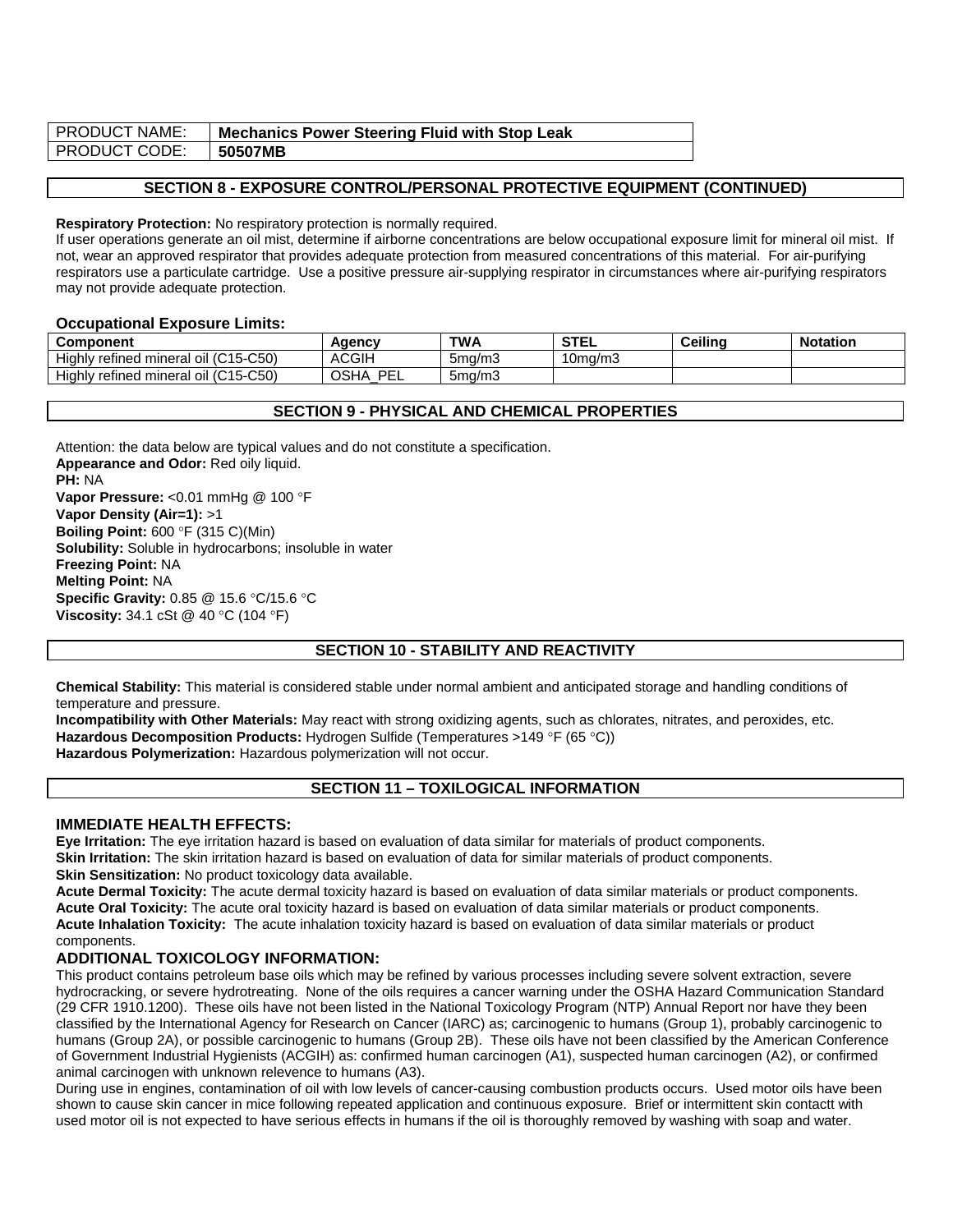| <b>PRODUCT NAME:</b> | <b>Mechanics Power Steering Fluid with Stop Leak</b> |
|----------------------|------------------------------------------------------|
| <b>PRODUCT CODE:</b> | 50507MB                                              |

### **SECTION 12 – ECOLOGICAL INFORMATION**

#### **EXOTOXICITY**

The toxicity of the material to aquatic organisms has not been evaluated. Consequently, the material should be kept out of sewage and drainage systems and all bodies of water

#### **ENVIRONMENTAL FATE**

This material is not expected to be readily biodegradable.

#### **SECTION 13 –DISPOSAL INFORMATION**

Oil collection services are available for used oil recycling or disposal. Place contaminated materials in containers and dispose of in a manner consistent with applicable regulations. Contact your sales representative or local environmental or health authorities for approved disposal or recycling methods. (see B.C Reg. GY/92 Waste Management Act; R.R.O. 1990, Reg. 347 General-Waste Management; C.CSM.c. W40 The Waste Reduction and Prevention Act; N.S. Reg. 51/95 and N.S. Reg. 179/96 for examples of Provincial legislation.)

#### **SECTION 14 – TRANSPORTATION INFORMATION**

The description shown may not apply to all shipping situations. Consult 49CFR, or appropriate Dangerous Goods Regulations, for additional description requirements (e.g. tachnical name) and mode-specific or quantity-specific shipping requirements. **DOT Shipping Name:** Not regulated as a hazardous material for transportation under 49CFR

**DOT Hazard Class:** Not Applicable

**DOT Identification Number:** Not Applicable

**DOT Packing Group:** Not Applicable

**Additional Information:** Not hazardous by U.S. DOT ADR/RID hazard class not applicable

**IMO/IMDG Shipping Name:** Not regulated as dangerous goods for transportation under the IMDG Code

**IMO/IMDG Hazard Class:** Not Applicable

**IMO/IMDG Identification Number:** Not Applicable

**IMO/IMDG Packing Group:** Not Applicable

## **SECTION 15 – REGULATORY INFORMATION**

#### **EPCRA 311/312 Categories:** 1. Immediate (Acute) Health Effects: NO 2. Delayed (Chronic) Health Effects: NO 3. Fire Hazard: NO 4. Sudden Release of Pressure Hazard: NO

| 5. Reactivity Hazard:   | NO. |
|-------------------------|-----|
|                         |     |
| 15=SARA Section 313     |     |
| 16=CA Proposition 65    |     |
| 17=MA RTK               |     |
| 18=NJ RTK               |     |
| 19=DOT Marine Pollutant |     |
| 20=PA RTK               |     |
|                         |     |

#### **CHEMICAL INVENTORIES:**

**AUSTRALIA:** This material contains components that require notification before sale or importation into Australia.

**CANADA:** One or more components of this product are not on the Domestic Substances List (DSL). Volume tracking or notification by the Canadian Importer of Record may be required.

**EUROPEAN UNION:** All the components of this material are in compliance with the EU Seventh Amendment Directive 92/32/EEC. **JAPAN:** This material may contain components that require notification before sale or importation into Japan.

**KOREA:** This material may contain components that require notification before sale or importation into Korea.

**PHILIPPINES:** This material may contain components that require notification before sale or importation into the Philippines.

**UNITED STATES:** All of the components of this material are on the Toxic Substance Control Act (TSCA) Chemical Inventory

## **NEW JERSEY RTK CLASSIFICATION:**

Under the New Jersey Right-to-Know Act L.1983 Chaper 315 N.J.S.A. 34:5A-1 et.seq., the product is to be identified as as follows: PETROLEUM OIL (Automatic Transmission Fluid)

**WHMIS CLASSIFICATION:**